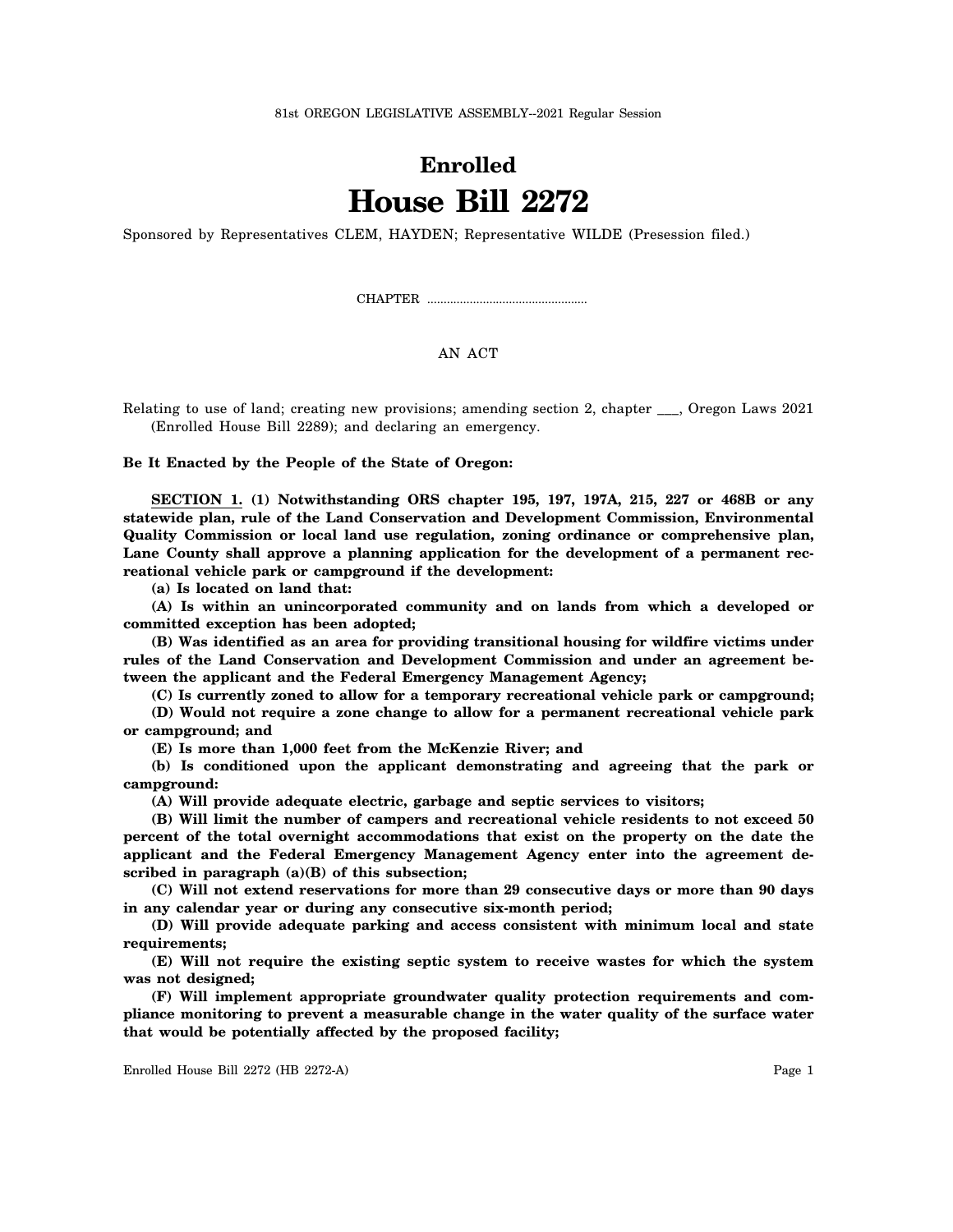**(G) Will provide an annual written certification of proper treatment and disposal system operation obtained from a qualified registered sanitarian, professional engineer or certified wastewater treatment system operator; and**

**(H) Will comply with conditions established by the county for:**

**(i) The scope of the recreational vehicle park or campground proposed;**

**(ii) The location of existing structures and the siting of proposed structures;**

**(iii) The location of access and egress and of parking facilities;**

**(iv) Traffic management, including the projected number of vehicles and any anticipated use of public roads;**

**(v) Sanitation and solid waste; and**

**(vi) The presence of any natural hazard for which the county has adopted development standards.**

**(2) The approval of a recreational vehicle park or campgrounds under this section is not a land use decision and is subject to review only under ORS 34.010 to 34.100.**

**(3) Nothing in this section relieves the applicant of any fees, charges or assessments assessed by the county to process this application.**

**(4) Nothing in this section relieves the applicant of any requirement to obtain a necessary building or specialty permit.**

**SECTION 2. Section 1 of this 2021 Act is repealed on January 2, 2024.**

**SECTION 3.** Section 2, chapter \_\_\_, Oregon Laws 2021 (Enrolled House Bill 2289), is amended to read:

**Sec. 2.** (1) This section applies only to owners of properties on which structures or uses were destroyed or interrupted by a wildfire that was identified in an executive order issued by the Governor in accordance with the Emergency Conflagration Act under ORS 476.510 to 476.610 between August 1 and September 30, 2020. The local government may alter, restore or replace such a use as provided in this section in lieu of another process.

(2) **Except as provided in subsection (4) of this section,** a property owner may alter, restore or replace a nonresidential use without further application with the local government if:

(a) The use was allowed outright as an accessory use, without regard to whether the primary use was destroyed or was or will be restored;

(b)(A) The use was subject to a land use process; and

(B) A permit, including a conditional permit, was issued for the use notwithstanding any expiration of the permit or any subsequent changes to the law or process; or

(c)(A) The use was established before a requirement that the use be subject to a land use process; and

(B) The replacement use conforms as nearly as practicable to records of the use with the county assessor, building permit information or other reliable records.

(3) The local government shall approve an application to alter, restore or replace a dwelling if the local government determines that the evidence in the record establishes that:

(a) The former dwelling:

(A) Had intact exterior walls and roof structure;

(B) Had indoor plumbing consisting of a kitchen sink, toilet and bathing facilities connected to a sanitary waste disposal system;

(C) Had interior wiring for interior lights;

(D) Had a heating system; and

(E)(i) Was authorized by building permits or other regulatory approval process by the appropriate authority; or

(ii) Was assessed as a residential dwelling for purposes of ad valorem taxation for the tax year beginning July 1, 2001, and is not subject to unresolved enforcement proceedings questioning the lawfulness of the dwelling; and

(b) The proposed dwelling will:

(A) Not exceed the floor area of the destroyed dwelling by more than 10 percent;

Enrolled House Bill 2272 (HB 2272-A) Page 2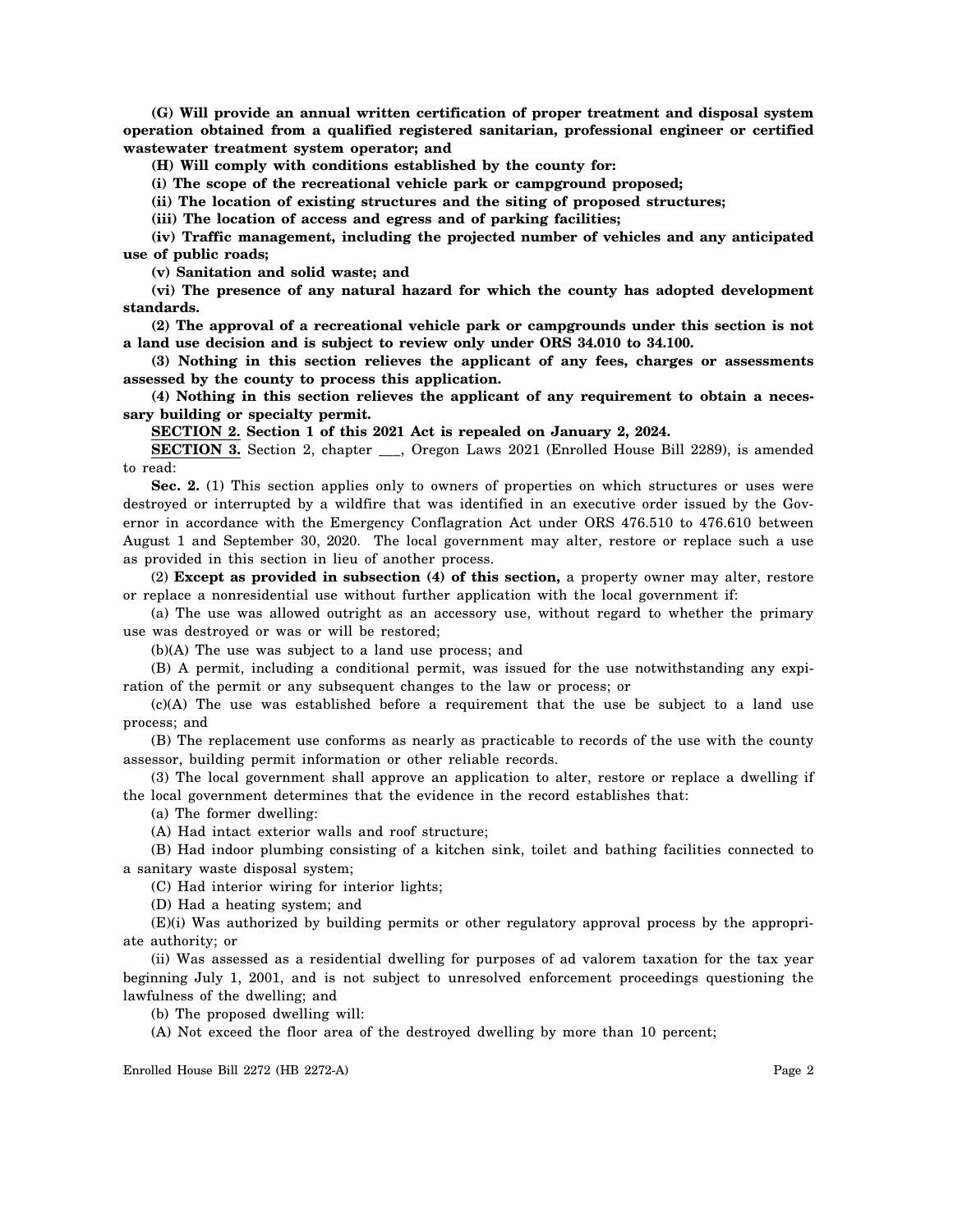(B) Be adequately served by water, sanitation and roads;

(C) Be located wholly or partially within the footprint of the destroyed dwelling unless the applicant chooses a different location within the same lot or parcel to comply with local flood regulations or to avoid a natural hazard area; and

(D) Comply with applicable building codes that were in effect on the later of:

(i) January 1, 2008; or

(ii) The date of the former dwelling's construction.

(4) A local government may not add conditions to the approval or siting of a dwelling under subsection (3) of this section except as necessary to maintain participation in the National Flood Insurance Program under 42 U.S.C. 4001 et seq. **A local government may require that the property owner submit an application for a permit for the approval or siting of a nonresidential use only for the purpose of establishing such conditions that are necessary to maintain participation in the National Flood Insurance Program.**

(5) A local government may delegate the approval of an application under subsection (3) of this section to:

(a) A hearings officer, as defined in ORS 215.402 or 227.160;

(b) A planning commission, as described in ORS 215.020; or

(c) A building official, as defined in ORS 455.715.

(6) The findings of the local government or its designee in approving an application under subsection (3) of this section is not a land use decision. The local government may not require an applicant give notice to any nonparty. The findings and conclusions of the local government are entitled to deference if there is any evidence to support the findings and are subject to review only under ORS 34.010 to 34.100.

(7) If a local government determines based on the evidence in the record that the use legally existed, the local government may, through a land use decision, approve an application to alter, restore or replace a use for which a land use application, building permit or other regulatory approval was required but record of the approval is unavailable for:

(a) A dwelling built after January 1, 2001, that complies with subsection  $(3)(a)(A)$  to  $(D)$  and  $(b)$ of this section; or

(b) A nonresidential use or structure.

(8) An application under this section must be filed on or before September 30, 2025.

(9) An approval of an application under this section expires only if the property owner has not commenced development of the structure or use on or before December 30, 2030.

**SECTION 4. This 2021 Act being necessary for the immediate preservation of the public peace, health and safety, an emergency is declared to exist, and this 2021 Act takes effect on its passage.**